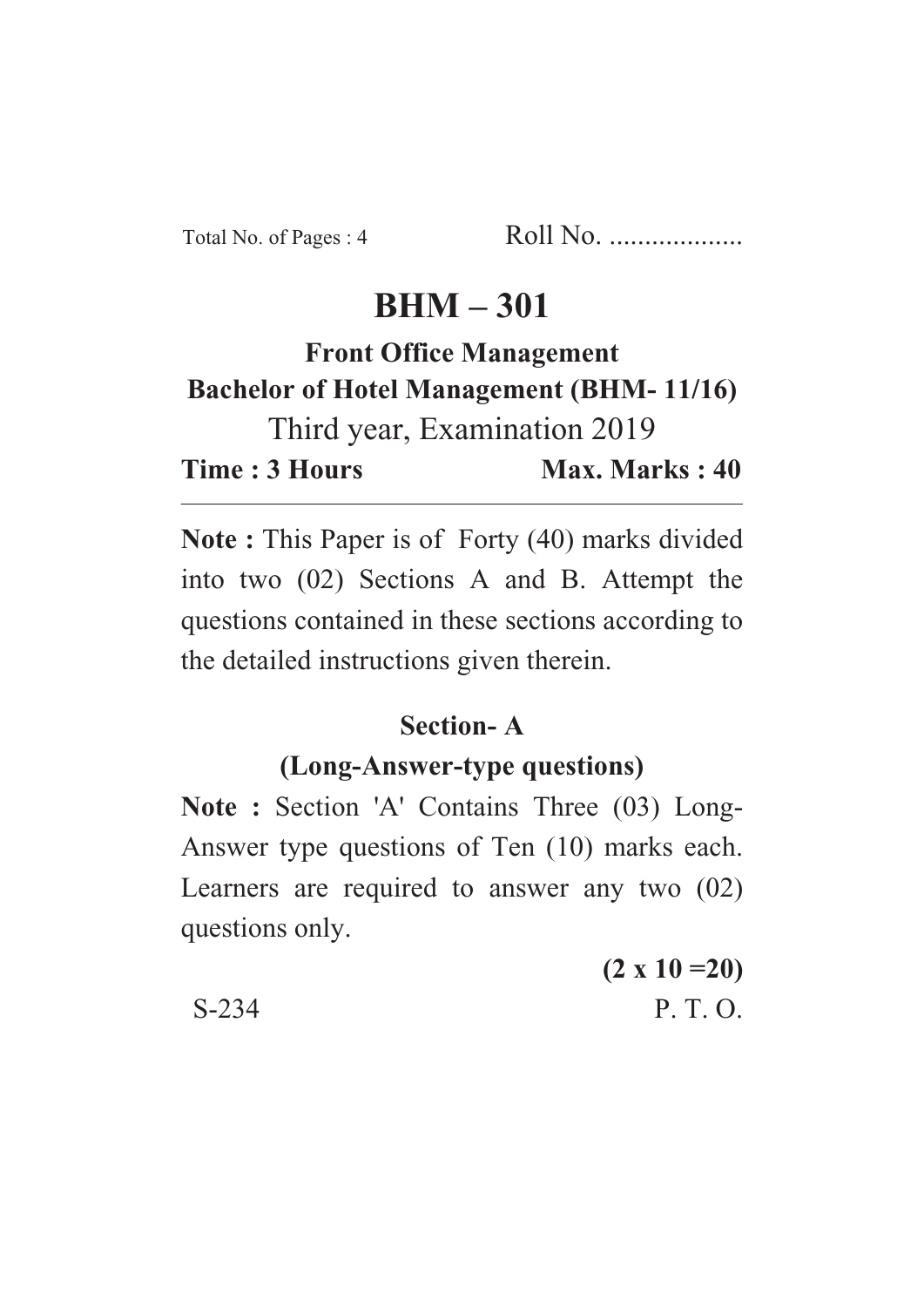- 1. What role does front office play in marketing of a hotel? Discuss the basic concepts of hotel marketing.
- 2. How does a well developed installation plan for a PMS assist the management of a hotel?
- 3. Discuss the factors to be considered while designing hotels that can cater to the needs of disabled guests.

## **Section - B**

## **(Short-Answer-Type questions)**

**(Short-Answer-Type questions) Note : Section 'B' contains six (06) Short- answer** type questions of Five (05) marks each. Learners are required to answer any Four (04) questions only.

**(4x5=20)**

S-234